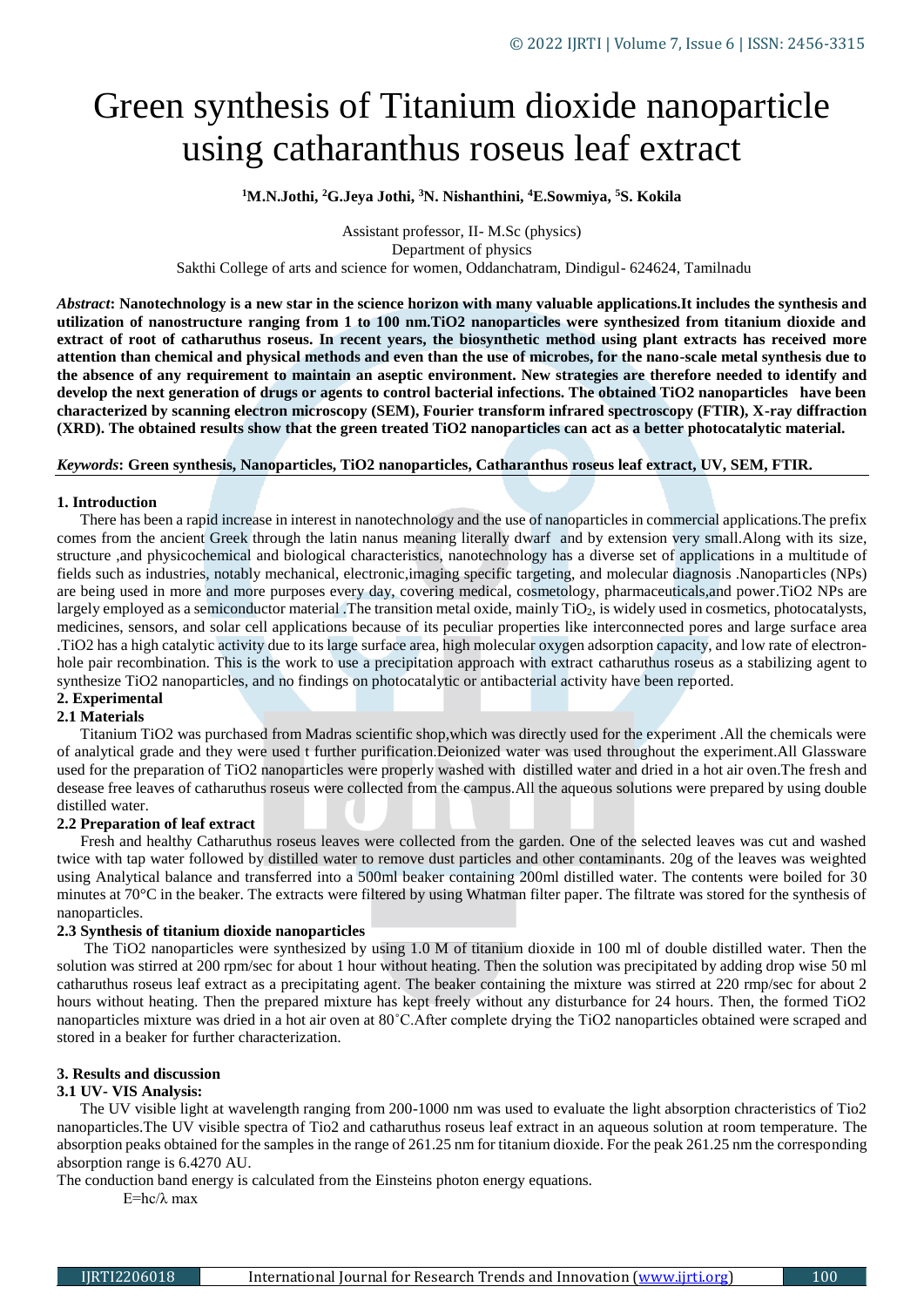Where,

λ max- maximum absorbance wavelength

H-Planks constant (6.6x10-34 Js)

C-speed of light  $(3x10^8 \text{ m/s}^2)$ 

The band gap energy of titanium dioxide has been calculated to be 3.0807 eV.



**Figure 1 UV-Vis analysis of Titanium dioxide nanoparticles using catharanthus roseus extract**

## **3.2 FTIR Analysis:**

 Fourier-transform infrared (FT-IR) spectra were recorded using an FT-IR spectrophotometer. FTIR spectroscopy is used to study the change in chemical composition, impurity content and interaction between different species. FTIR spectrum is used to calculate various functional groups which present in the TiO2 nanoparticles and also used to determine the absorption range. The FTR spectra of the TiO2 nanoparticles which were synthesized by precipitation method. The wavenumber at  $3427 \text{ cm}^{-1}$  represent the stretching vibration of O-H (strong). The wavenumber at 2056 cm<sup>-1</sup> represents stretching vibration of N=C=S (Strong). The wavenumber at 1629 cm<sup>-1</sup> represents stretching vibration of C=C (Medium). The wavenumber at 638 cm<sup>-1</sup> represents stretching vibration of C-Br (strong).





## **3.3 SEM Analysis:**

 Scanning electron microscopy techniques provides information on the size, shape, location of the individual nanoparticles. Scanning electron microscopy analysis was employed to study the morphology of the nanoparticles.The SEM image shown in fig a and fig b .It can be seen that TiO2 nanoparticles were exclusively Rod shape.



 **Fig 3 SEM Analysis of Titanium dioxide nanoparticles using catharanthus roseus extract**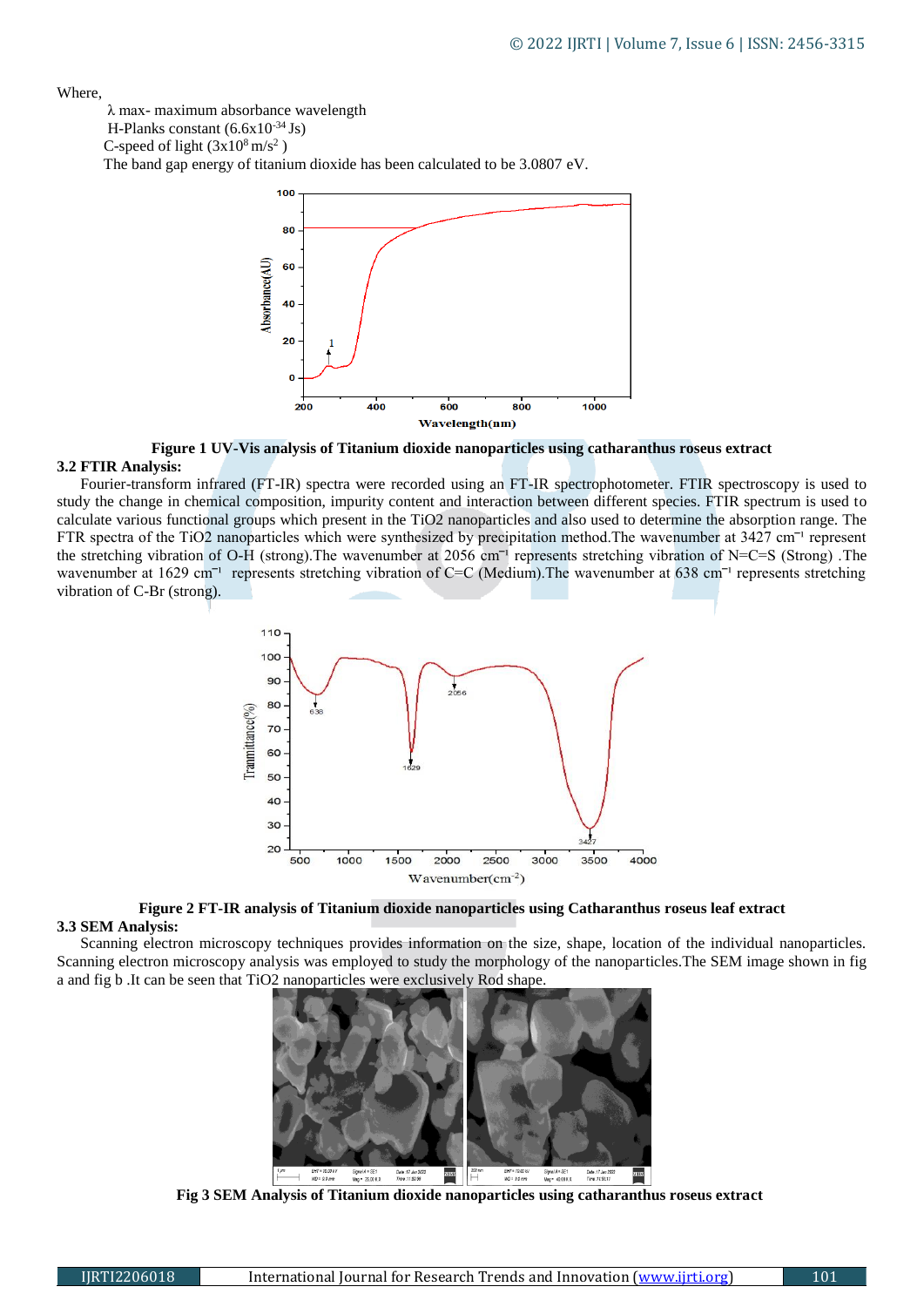## **3.4 X-RD Analysis:**

Using X-ray diffraction phase analysis was studied. The average crystalline sizes of the nanoparticle were calculated based on Debye's Scherer's equation.

$$
\mathbf{D} = \mathbf{k} \lambda / \beta \cos \theta
$$

Where,

D- Mean crystalline size

K- Shape factors taken as

λ- Wavelength of the incident beam

θ- Bragg's angle

The Titanium dioxide sample shows 2 major peaks 21.3113, 33.477 respectively. The below table shows that the interplanar distance and FWHM of corresponding values of TiO2 nanoparticles. The average or estimated crystalline size is about 27.39455 nm.



**Fig 4 XRD-Analysis o of Titanium dioxide nanoparticles using catharanthus roseus extract**

#### **4. Conclusion**

The synthesis of TiO2 nanoparticles by green approach and the obtained nanoparticles were chracterized to evaluate physical, chemical, structural and morphological behavior. Present method of green synthesis proved to be useful in controlling the size of TiO2 nanoparticles, thereby tuning their catalytic properties. The UV spectral results showed a peak range is 261.25 nm and the band gap energy of titanium dioxide have been found to be 3.0807 eV. FTIR analysis showed the absorption peaks at 3427 cm<sup>-1</sup> respectively indicating the O-H group in TiO2 nanoparticles.The SEM of morphological structure is rod shape.The XRD analysis average are estimated crystalline size is about 27.39455 nm.

#### **References**

1) Zhu, J.; Zhang, J.; Chen, F.; Iino, K.; Anpo, M. High activity TiO2 Photocatalysts Prepared by a Modified Sol–gel Method: Characterization and their Photocatalytic Activity for the Degradation of XRG and X-GL. Top. Catal. 2005, 35, 261–268.

2) Ramimoghadam, D.; Bagheri, S.; Abd Hamid, S.B. Biotemplated Synthesis of Anatase Titanium Dioxide Nanoparticles via Lignocellulosic Waste Material. Biomed. Res. Int. 2014, 2014, 1–7.

3) He, J.; Du, Y.; Bai, Y.; An, J.; Cai, X.; Chen, Y.; Wang, P.; Yang, X.; Feng, Q. Facile Formation of Anatase/Rutile TiO2 Nanocomposites with Enhanced Photocatalytic Activity. Molecules 2019 , 24, 2996.

4) Abdel-Halim S.H., Shehata A.M., El-Shahat M.F., Removal of lead ions from industrial waste water by different types of natural materials. Water Res., 2003, 37, 1678-1683.10.1016/S0043-1354(02)00554-7Search in Google Scholar

5) Mondal M.K., Removal of Pb (II) ions from aqueous solution using activated tea waste: Adsorption on a fixed-bed column. J. Environ. Manage. 2009, 90, 3266-3271.10.1016/j.jenvman.2009.05.025

5) Chawla, V.; Sathaye, S. Biosynthesis of silver nanoparticles using methanolic extracts of Acorus calamus, and essment of its antioxidant and antimicrobial activity. J. Med. Plants Stud. 2017, 5, 358–363. 49.

6) Ganesan, R.; Gurumallesh Prabu, H. Synthesis of gold nanoparticles using herbal Acorus calamus rhizome extract and coating ton fabric for antibacterial and UV blocking applications Arab. J. Chem. 2019, 12, 2166–2174.

7) Dubey, R.S.; Krishnamurthy, K.V.; Singh, S. Experimental studies of TiO2 nanoparticles synthesized by solgel and solvothermal routes for DSSCs application. Results Phys. 2019, 14, 102390.

8) Natarajan, K.; Natarajan, T.S.; Bajaj, H.C.; Tayade, R.J. Photocatalytic reactor based on UV-LED/TiO2 coated quartz tube for degradation of dyes. Chem. Eng. J. 2011, 178, 40–49.

9) Tayade, R.J.; Natarajan, T.S.; Bajaj, H.C. Photocatalytic Degradation of Methylene Blue Dye Using Ultraviolet Light Emitting.